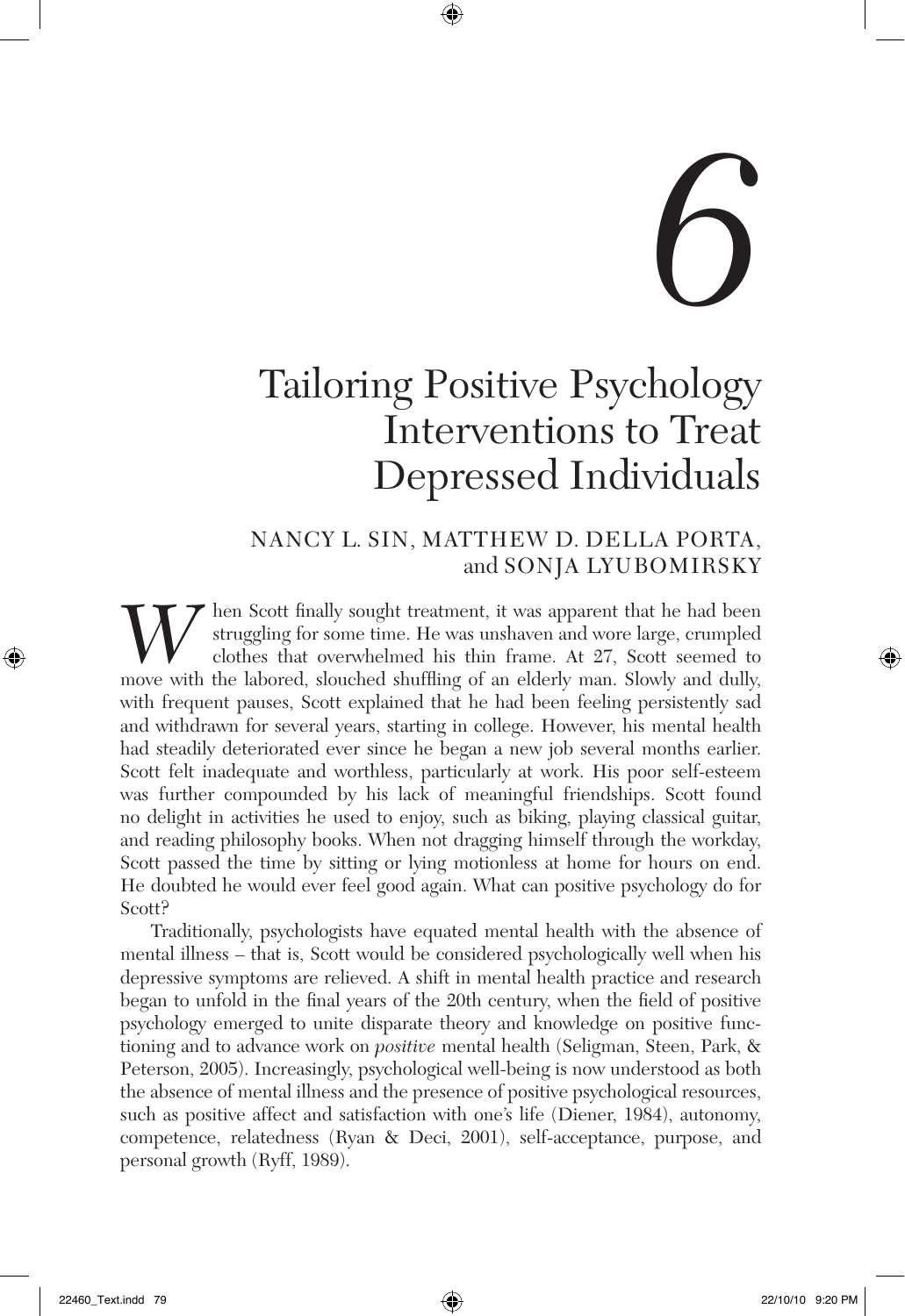# A NEED FOR NOVEL TREATMENTS FOR DEPRESSION

In a given one-year period, approximately 5.4% of the US population will meet the criteria for Major Depressive Disorder, and many others suffer from depressive symptoms or chronic low-level depression (Narrow, Rae, Robins, & Regier, 2002). Depression is enormously debilitating for individuals, families, and society, costing the USA tens of billions of dollars each year in lost productivity, medical expenses, and more (e.g., Wang, Simon, & Kessler, 2003). Despite a variety of empirically supported treatments for depression, why do a startling number of people continue to suffer from this incapacitating illness?

We suggest two possible explanations. First, many people do not seek treatment for depression – only about 14.8% of individuals potentially diagnosable with Major Depressive Disorder actually receive appropriate counseling from a mental health provider during a one-year period (Young, Klap, Sherbourne, & Wells, 2001). Many individuals with depression are perhaps reluctant or unwilling to seek treatment because of the stigma associated with mental illness. Others may be unable to obtain treatment because they lack the requisite financial resources. One promising solution to this problem would be to offer treatments that people can administer themselves, for example self-help books, DVDs, or interactive digital Web-based and mobile-based programs based on research. Computerized treatments for depression – such as *Beating the Blues*, an eight-session cognitive-behavioral program with homework exercises – are efficacious options for depressed individuals who cannot or prefer not to engage in traditional face-to-face therapy (Cavanagh & Shapiro, 2004; Proudfoot, Goldbarg, Mann, Everitt, Marks, & Gray, 2003). Although these alternative options should not take the place of professional, individualized treatment, especially in cases of moderate or severe depression, they are nevertheless better than no treatment at all.

A second possible reason why many people continue to suffer from depression is that established treatments are not effective for everyone. In fact, fewer than half of patients who receive cognitive-behavioral therapy  $(CBT)$  – arguably one of the most effective and widely researched depression treatments – will completely recover from depression (e.g., Elkin et al., 1989). Perhaps the therapeutic techniques used to treat the acute phase of depression are not as helpful for preventing relapses or for eliminating residual symptoms (Fava, Rafanelli, Cazzaro, Conti, & Grandi, 1998), or perhaps particular components of CBT fail to provide a good "fit" with some clients' personalities, goals, values, resources, or lifestyles. In sum, novel treatment approaches should be accessible, customizable to the individual's needs, and promote the building of durable resources to protect against relapse.

# WHY USE POSITIVE PSYCHOLOGY TO TREAT DEPRESSION?

Depression is often conceptualized as an overabundance of negatives – namely, negative moods and negative cognitions (e.g., Abramson, Seligman, & Teasdale,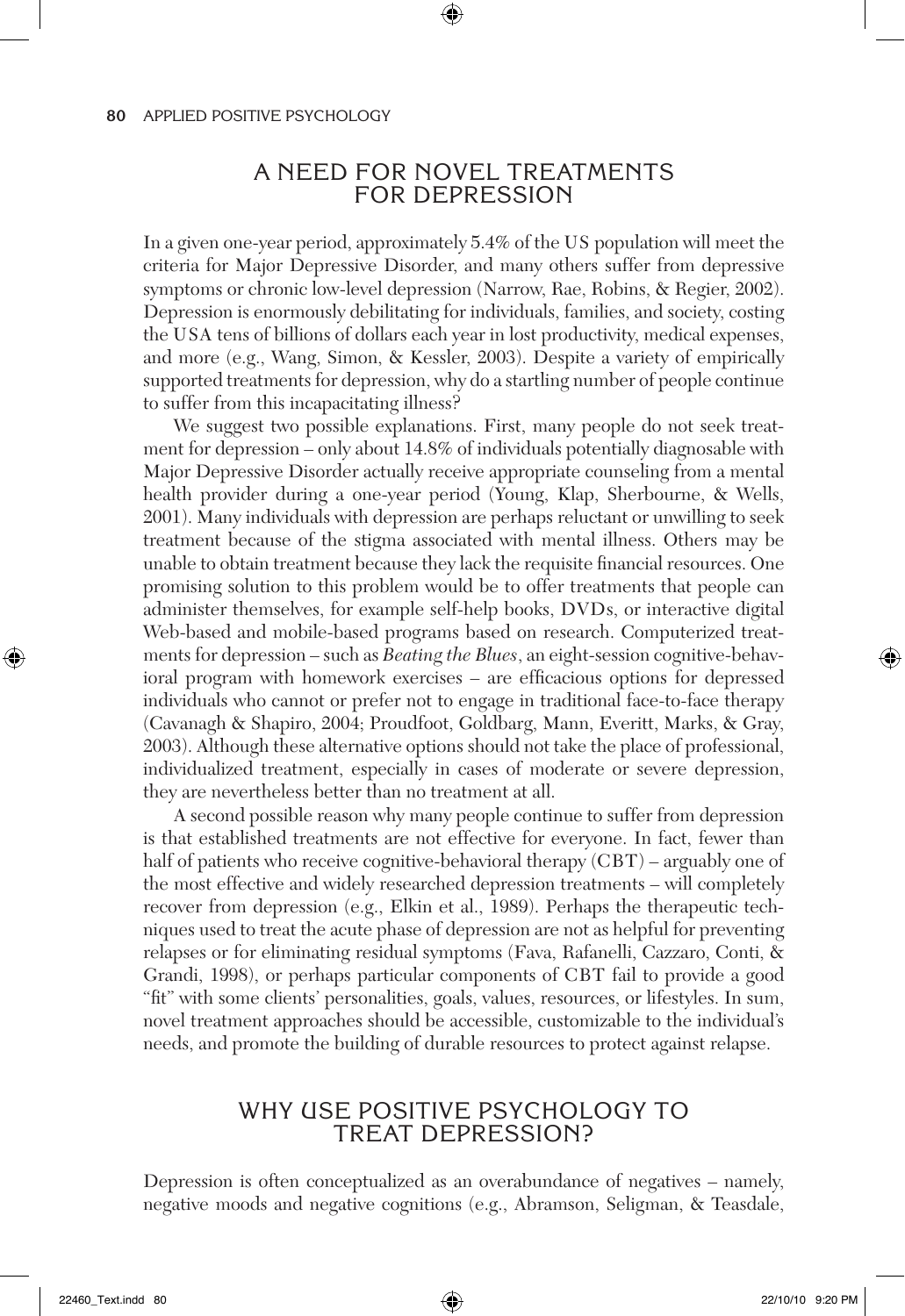#### Positive Psychology for Depression **81**

1978). It is not surprising then that existing depression treatments are primarily focused on alleviating and fixing these negatives and less concerned with building positive resources. However, negative affect and positive affect are two independent constructs (Watson & Tellegen, 1985); the absence of negative feelings is not equivalent to the presence of positive ones. According to a frequently mentioned analogy, psychologists should not aim to merely raise a person's mental health from a –5 to a neutral 0; instead, the aim should be to raise that person to a +5 or higher. Treatments should thus strive to cultivate an individual's well-being, rather than only ameliorating depressive symptoms (Lyubomirsky, 2008).

Positive emotions are valuable for more than just feeling good. They can foster successful outcomes in a variety of life domains, including relatively better job performance, more creativity, greater marital satisfaction, and enhanced social relationships (Lyubomirsky, King, & Diener, 2005a). The benefits of positive emotions are especially relevant to those suffering from depression: Positive emotions have been shown to speed recovery from the cardiovascular effects of negative emotions (Fredrickson & Levenson, 1998; Tugade & Fredrickson, 2004), improve broad-minded coping skills (Fredrickson & Joiner, 2002), and buffer against relapses (Fava & Ruini, 2003).

Even momentary positive feelings can produce lasting changes in one's life. According to Fredrickson's (2001) broaden-and-build theory, positive emotions broaden thinking and attention. Broadened mindsets bring about novel ideas and actions (e.g., the urge to play and explore) and lead to the building of long-term personal resources, including social, psychological, intellectual, and physical skills and reserves. Indeed, among individuals with depression, relatively higher levels of approach-oriented motivation are associated with less severe depression and a greater likelihood of recovery (Kasch, Rottenberg, Arnow, & Gotlib, 2002). In contrast to the narrowing of attention (Gasper & Clore, 2002) and behavioral inhibition (Kasch et al., 2002) characteristic of negative states, positive emotions trigger upward spirals toward greater psychological well-being (Fredrickson & Joiner, 2002).

# ENHANCING WELL-BEING VIA POSITIVE PSYCHOLOGY INTERVENTIONS

Much skepticism exists regarding whether well-being can be sustainably increased. Is it possible for a person to become happier, and if so, how? Genetics (i.e., one's temperament and happiness "set point") and – to a lesser extent – life circumstances (e.g., age, marital status, income level) determine a sizable portion of one's well-being (Lyubomirsky, Sheldon, & Schkade, 2005b). Nevertheless, considerable "room" remains for one to climb up or drop down in happiness, as approximately 40% of the individual differences in well-being can be accounted for by one's activities and perceptions of life circumstances (Lyubomirsky et al., 2005b). Indeed, studies have shown that well-being can be boosted by engaging in intentional, effortful activities, such as writing letters of gratitude (Lyubomirsky, Dickerhoof, Boehm, & Sheldon, 2009; Seligman et al., 2005), counting one's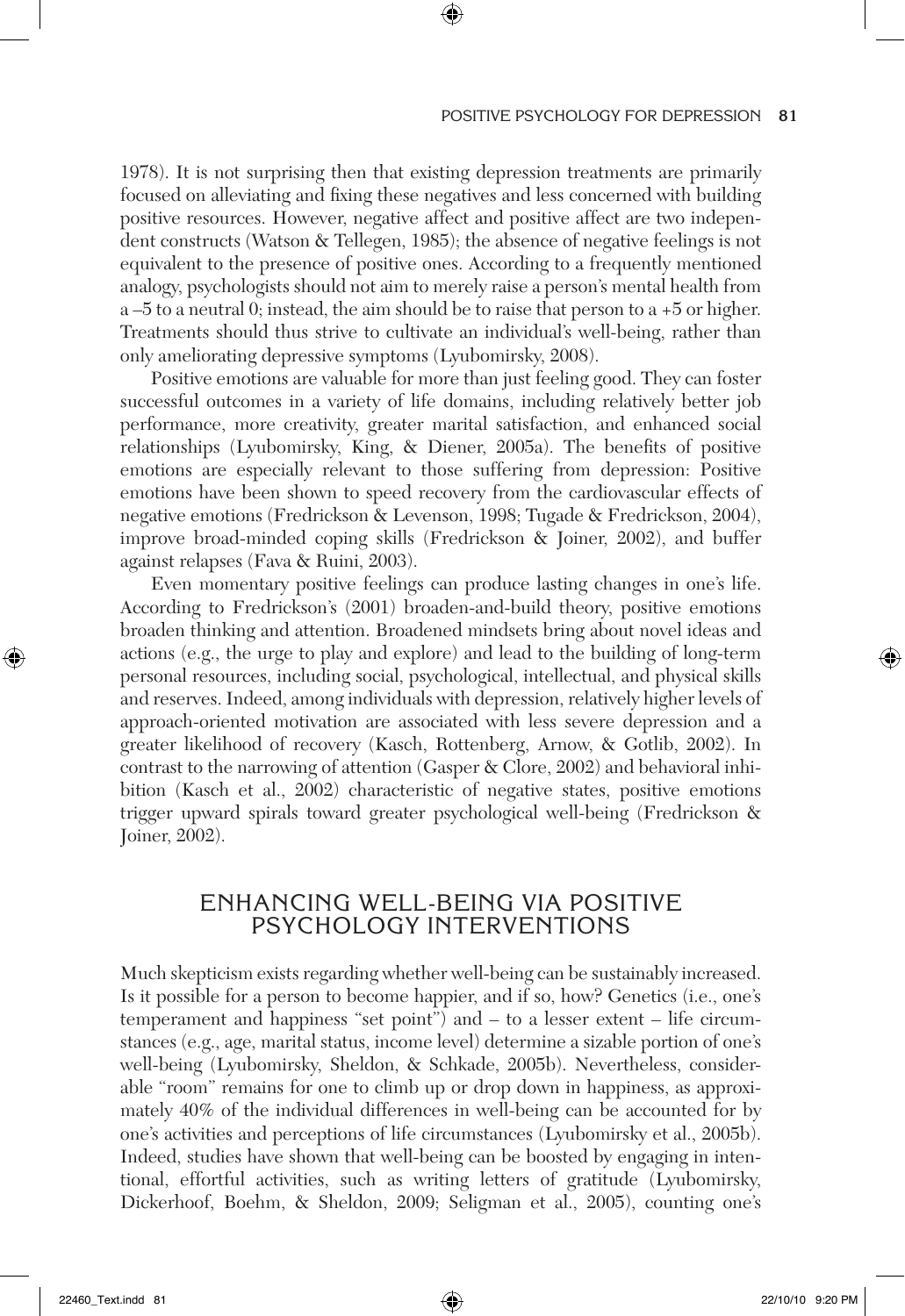blessings (Emmons & McCullough, 2003; Froh, Sefick, & Emmons, 2008; Lyubomirsky et al., 2005b), practicing optimism (Sheldon & Lyubomirsky, 2006), performing acts of kindness (Boehm, Lyubomirsky, & Sheldon, 2009; Lyubomirsky et al., 2005b), and using one's signature strengths (Seligman et al., 2005). These activities – empirically tested in so-called *positive psychology interventions* – are similar in that they promote positive feelings, positive thoughts, and/or positive behaviors, rather than directly aiming to fix any negatives.

A recent meta-analysis of 51 studies revealed that positive psychology interventions are effective for enhancing well-being and ameliorating depressive symptoms (Sin & Lyubomirsky, 2009). The magnitudes of these effects are medium-sized (mean *r* = .29 for well-being, mean *r* = .31 for depression) and are quite impressive, given that many of these interventions are self-administered positive activities rather than therapy. To put the effectiveness of positive psychology interventions into perspective, consider the classic Smith and Glass (1977) meta-analysis of 375 psychotherapy studies. Smith and Glass found that psychotherapy had an average effect size *r* of .32 on various outcomes, such as self-esteem and adjustment. In contrast, studies of positive psychotherapies (albeit few in number) show average *r* effect sizes of about .30 to .57 on well-being and depression outcomes. Thus, although the development, research, and implementation of these interventions is in its infancy, positive psychology interventions show immense promise for improving the lives of many.

# POSITIVE PSYCHOLOGY INTERVENTIONS FOR NON-DEPRESSED INDIVIDUALS

One of the first research investigations to test the possibility of boosting happiness via intentional positive activities was conducted by Fordyce (1977, 1983). In a series of classroom-based studies, Fordyce taught his students to modify their behaviors and attitudes to mimic those of very happy people. Students assigned to practice these techniques (e.g., strengthen close relationships, develop optimistic thinking, and become involved in meaningful work) every day for several weeks experienced greater boosts in well-being and larger declines in depressive symptoms than did students in the comparison group.

More recently, researchers have focused on testing the impact of specific positive activities, such as practicing optimism, performing kind acts, and cultivating gratitude, in randomized controlled experiments.

#### *Optimism*

A simple yet powerful way to enhance positive mood is by visualizing one's "best possible selves" in the future. In a pioneering study, once a day for four consecutive days, participants were instructed to "imagine that everything has gone as well as it possibly could" and to write about it for 20 minutes (King, 2001). These individuals experienced a greater boost to positive mood than those who engaged in a neutral activity. Furthermore, this optimism exercise had remarkable health benefits –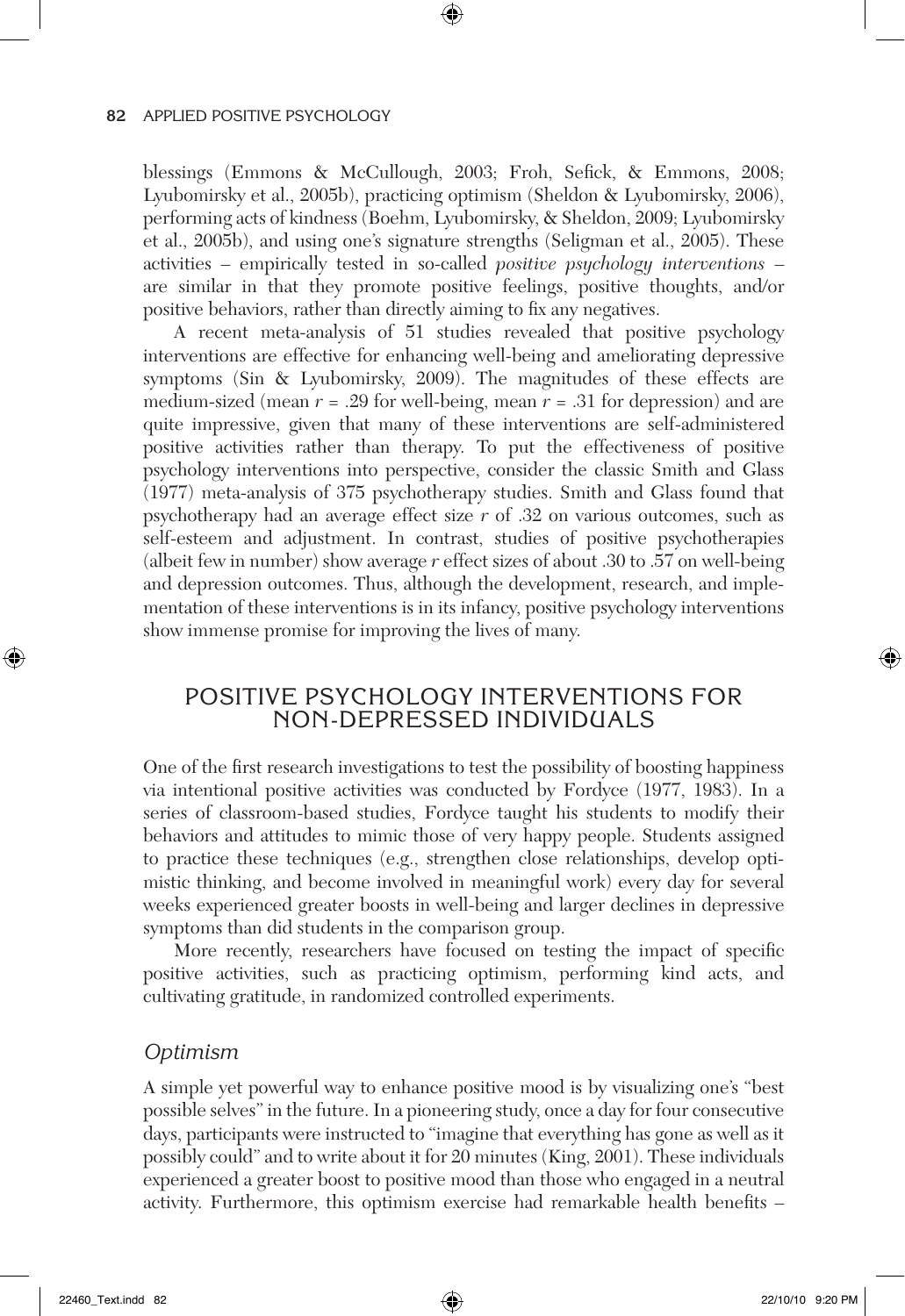individuals who wrote about their best possible selves had relatively less illness five months later. Even more impressive are findings from a recent follow-up study, which found similar benefits for an analogous intervention that involved only two minutes of writing on only two consecutive days (Burton & King, 2008).

⊕

In a four-week study, participants who imagined and wrote about their best possible selves witnessed an immediate boost in positive affect compared to those in the control group (Sheldon & Lyubomirsky, 2006). This boost was sustained over the four-week period, perhaps because participants felt relatively more selfconcordant motivation (or intrinsic interest) for this activity and, in turn, practiced it more frequently. Finally, the benefits of thinking optimistically were replicated in two follow-up studies (Lyubomirsky et al., 2009), in which students wrote about their best possible selves for 15 minutes a week over the course of eight weeks (Study 1), and community-dwelling adults wrote for 10 minutes a week over the course of six weeks (Study 2). Notably, significant differences in well-being between the experimental and control groups remained in these studies even six months and one month, respectively, after the intervention ended.

#### *Kindness*

↔

An association exists between kindness and happiness, such that happy people tend to engage in more prosocial behaviors (Lyubomirsky et al., 2005a; Otake, Shimai, Tanaka-Matsumi, Otsui, & Fredrickson, 2006). To experimentally test whether performing a kind act would lead to an increase in happiness, Dunn, Aknin, and Norton (2008) gave participants either \$5 or \$20 and instructed them to spend the money on themselves or on others that day. Participants who spent the money on others – typical purchases included donations to the homeless, toys for siblings, and meals for friends – reported feeling greater happiness than those who spent the money on themselves. Interestingly, the amount of money spent did not matter – participants who spent \$5 on others felt just as good as those who spent \$20.

The positive emotional benefits of kindness extend beyond performing actual behaviors to simply recalling them. Otake and colleagues (2006) conducted a "counting kindnesses" intervention by assigning individuals to keep track of their own kind behaviors towards others for one week. Compared to the control group, those who counted kindnesses experienced a greater boost in happiness one month later. Furthermore, the largest increases in happiness and gratitude occurred for individuals who reported enacting a greater number of kind behaviors.

However, the quantity of kind acts is only one of many factors to consider when assessing their well-being benefits. Lyubomirsky et al. (2005b) demonstrated that the timing of kind acts – particularly if the acts are small – matters. In their six-week study, individuals who performed five kind acts (e.g., cooking dinner for others, babysitting a sibling) all in a single day showed an increase in wellbeing, but individuals whose five kind acts were spread over a week were no happier than the control group. Because many of these kind acts were small, spreading them throughout the week may have diminished their salience. Another critical factor to consider in kindness – or any other – interventions is variety or novelty. A 10-week intervention revealed that although regularly committing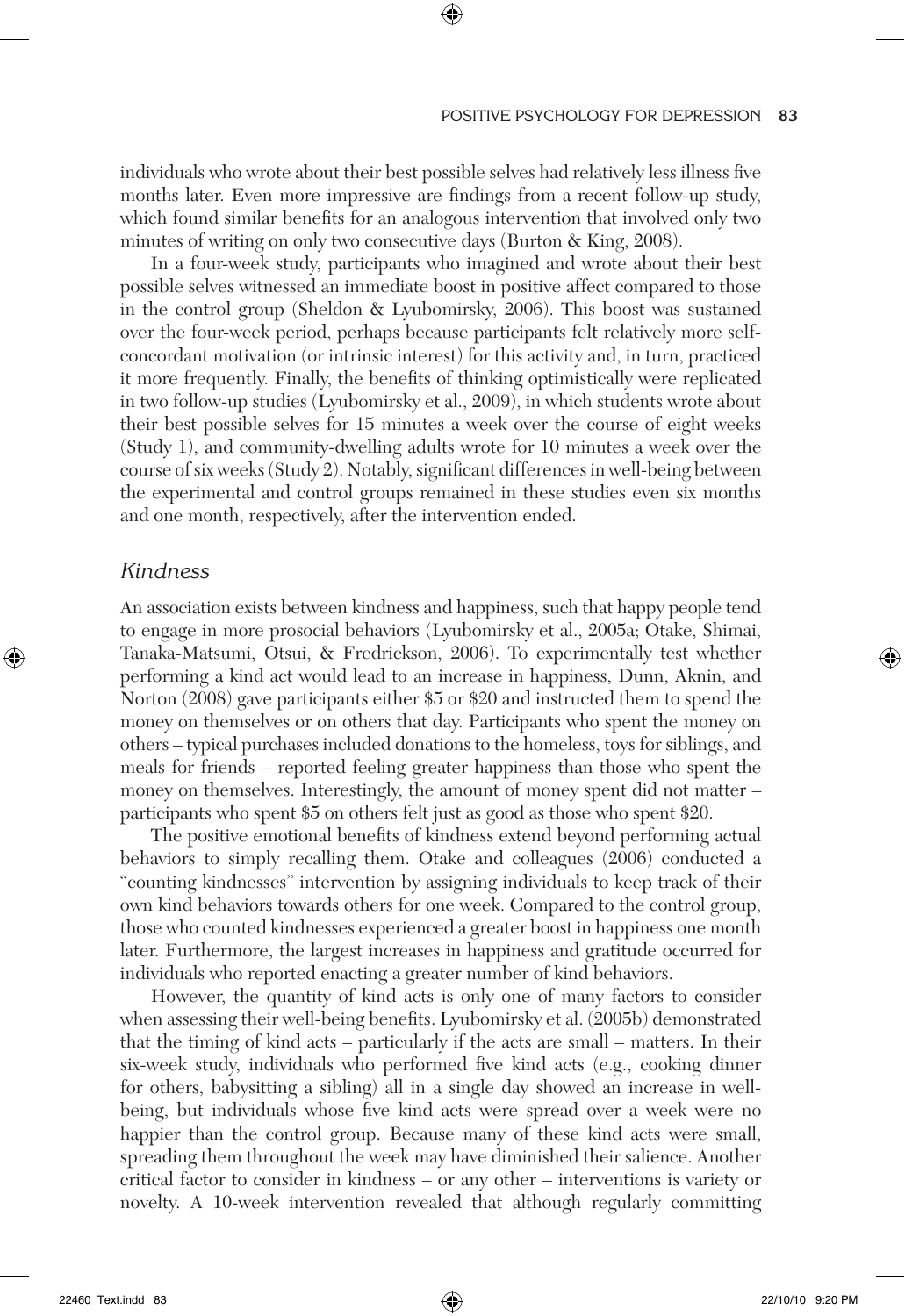acts of kindness improves well-being, this effect is observed only for individuals who vary the types of kind acts they enact, as opposed to performing the very same activities each week (Boehm et al., 2009).

These findings suggest that the pursuit of happiness need not be a self-focused or self-absorbed endeavor. By helping others, people are likely to feel more confident in their abilities to enact change, build better relationships, and trigger an upward spiral of positive emotions and positive interpersonal exchanges (Lyubomirsky et al., 2005a; Otake et al., 2006).

#### *Gratitude*

Not surprisingly, the cultivation of gratitude – a cognitive construct closely related to the behavior of kindness – has been found to promote well-being. The intentional practice of attending to, savoring, and being thankful for one's fortunate circumstances can counteract the effects of hedonic adaptation, by which an individual gradually "takes something for granted." Grateful thinking also can be an effective coping strategy during difficult times, when the ability to derive positive meaning from negative events gains special significance.

In a series of studies, Emmons and McCullough (2003) directed participants to "count their blessings" by listing five things for which they were grateful. (Examples included "the generosity of friends," "to God for giving me determination," and "for wonderful parents.") Participants were assigned to engage in this self-guided activity weekly for 10 weeks or daily for 2–3 weeks. Relative to those in the comparison groups, individuals in the gratitude condition reported greater psychological well-being, fewer physical symptoms, and improvements in health behaviors. Moreover, the counting of blessings led to more positive moods, better sleep, and a greater sense of social connectedness in a sample of participants with neuromuscular disease.

Similarly, Lyubomirsky et al. (2005b) showed that the cultivation of grateful thinking across a six-week period can produce a boost in well-being. However, the frequency of the activity was found to be a moderating variable, such that individuals who counted blessings once a week became happier, but not those who counted blessings three times a week. It is likely that overpracticing any one positive activity may weaken its freshness and meaning.

Although gratitude-inducing exercises appear to have a powerful impact on well-being, not everyone is likely to benefit from this activity. In their four-week experimental study, Sheldon and Lyubomirsky (2006) found that only those participants who applied high effort and were intrinsically driven to write letters of gratitude obtained the benefits of the intervention. Likewise, a more recent study revealed that writing gratitude letters weekly over an eight-week period did not produce gains in well-being for everyone (Lyubomirsky et al., 2009). Only those individuals who had an intrinsic desire to become happier – as well as those who continued to practice the activity even after the intervention ended – experienced enhanced well-being. In fact, the motivation to become happier was such a powerful factor that these individuals continued to show increased well-being six months post-intervention.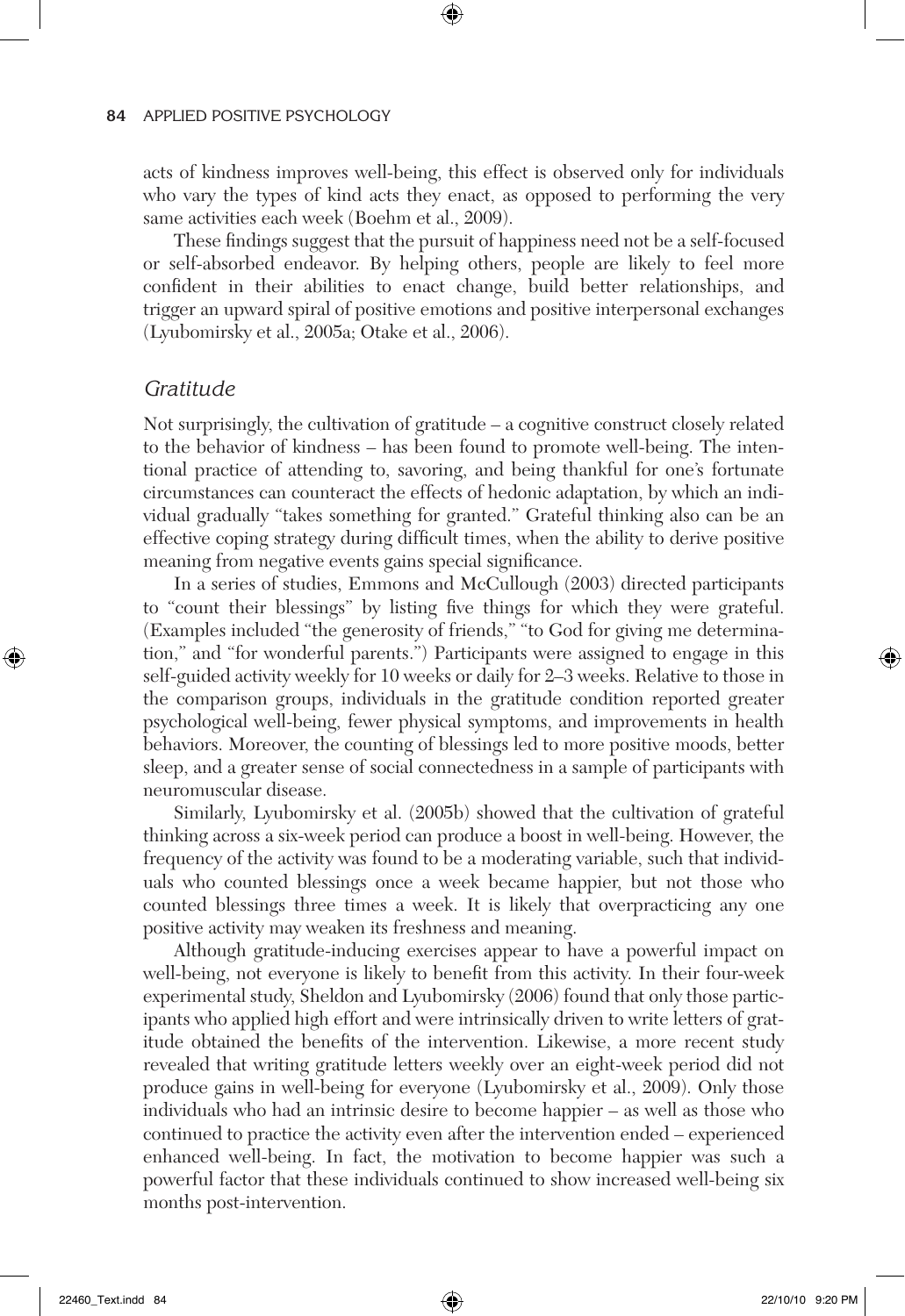# POSITIVE PSYCHOLOGY INTERVENTIONS FOR INDIVIDUALS WITH DEPRESSION

A growing number of positive psychology interventions have been tested on individuals with depressive symptoms and those diagnosed with depression. In an on-line study, Seligman and colleagues (2005) randomly assigned 411 volunteers – who were mildly depressed, on average – to engage for one week in one of five purported happiness-enhancing activities or a placebo control activity. The positive activities were to write and deliver a gratitude letter, write about three good things in life, write about a time when they were at their best, identify signature strengths, and use signature strengths in a new way. For the placebo exercise, participants were instructed to write about their early memories. Participants experienced a boost in happiness and a decline in depressive symptoms immediately postintervention, regardless of the assigned activity. However, whereas participants in the placebo condition returned to and remained at their baseline state one week later, those who completed the happiness-enhancing exercises were more likely to continue garnering the benefits. Two of the activities – writing about three good things and using signature strengths in a new way – resulted in lasting improvements in depression and happiness for six months. This study demonstrates that even simple, self-guided exercises can bring long-term benefits to mildly depressed or dysphoric individuals, especially for those who continue to engage in the exercise after the intervention period is long over.

Such evidence supports the efficacy of single happiness-promoting exercises in non-clinical dysphoric populations. However, little research has been done to test programs consisting of multiple positive psychology-based exercises to treat clinical populations. An exception is pioneering work on positive psychotherapy (PPT) and well-being therapy (WBT), which reveals that clinical depression can be alleviated by nurturing positive emotions, building inner strengths, and fostering engagement and life meaning.

In a six-week study, 40 mildly-to-moderately depressed young adults were assigned to participate in group PPT or to a no-treatment control condition (Seligman, Rashid, & Parks, 2006). Group PPT consisted of varying positive exercises each week, including using one's strengths, practicing active and constructive responding, and savoring everyday activities. During the 2-h weekly sessions, participants engaged in group discussions, received guidance on how to carry out the positive exercises, and were assigned homework. Although the treatment was not individually tailored for each participant, group PPT was nonetheless efficacious for ameliorating depressive symptoms and raising life satisfaction. The results for the lasting relief of depression are impressive – on average, PPT participants were non-depressed a year later, whereas those in the no-treatment control group remained mildly-to-moderately depressed.

How do positive therapies compare to more traditional treatments for depression? To answer this question, Seligman and colleagues (2006) randomly assigned 20 individuals diagnosed with Major Depressive Disorder to receive either 14 sessions of PPT or treatment as usual (i.e., whatever treatment the therapists deemed suitable for their clients). Another group of individuals, receiving both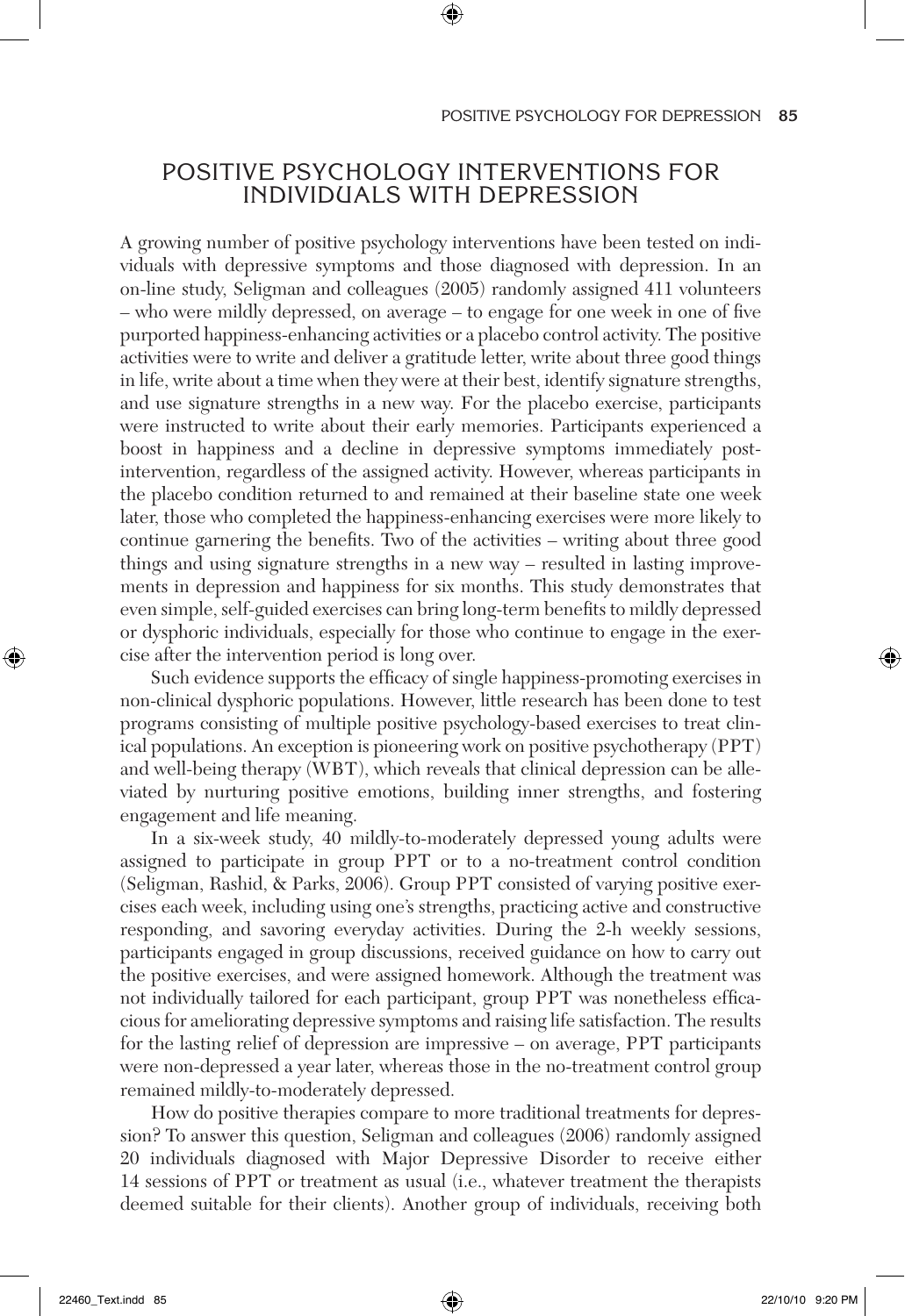treatment as usual and antidepressant medication, were matched to PPT clients based on the severity of depression. For this study, PPT was administered using a manualized protocol that focused on both positive and negative aspects of the client. Customized to address the client's immediate concerns, PPT aimed to balance the overwhelming negatives of depression by establishing congenial and empathetic rapport, identifying and using the client's strengths, coaching the client to attend to and remember the good in his or her life, and teaching positive social behaviors. The results showed a remarkable advantage for PPT: Compared to treatment as usual and treatment as usual plus medication, PPT produced greater happiness, more symptomatic improvement, and higher remission rates.

Furthermore, therapies that enhance well-being may confer an advantage over traditional treatments for relieving the *residual* symptoms of major depression. One such therapy, WBT, aims to improve six dimensions of psychological wellbeing: autonomy, personal growth, environmental mastery, purpose in life, positive relations, and self-acceptance (Fava & Ruini, 2003; Ryff, 1989). WBT emphasizes the self-monitoring of episodes of well-being, identifying and changing beliefs that interrupt well-being, and reinforcing beliefs that promote well-being (Fava & Ruini, 2003). Indeed, a preliminary study of 20 patients with remitted affective disorders (including depression) showed that WBT resulted in greater increases in psychological well-being compared to CBT (Fava et al., 1998). Although both treatment approaches significantly reduced residual symptoms, observer-rated methods indicated that WBT led to more improvement than did CBT (Fava et al., 1998).

Emerging research on interventions that promote specific positive perspectives (including forgiveness, hope, mindfulness, and loving-kindness) have also been shown to enhance mental health and reduce depression. A meta-analysis of several controlled forgiveness interventions suggests that the process of willfully giving up resentment and developing empathy for an offender can improve one's emotional health, as measured by scales of depression, anxiety, hope, and selfesteem (Baskin & Enright, 2004).

Snyder and colleagues (1991) conceptualize hope as a cognitive process for actively pursuing one's goals. Hope therapy is designed to help individuals set meaningful goals, identify pathways to pursue goals, as well as strengthen motivation and monitor progress towards those goals (Cheavens, Feldman, Gum, Michael, & Snyder, 2006). A randomized, wait-list controlled investigation using 32 community members – many of whom had previously undergone psychological treatment and met the criteria for a mental disorder – showed that hope-based group therapy reduced depression and enhanced life meaning and self-esteem (Cheavens et al., 2006).

Finally, burgeoning empirical research extols the benefits of training the mind through regular meditation practice. Mindfulness meditation involves intentional, non-judgmental awareness and acceptance of the present moment (Kabat-Zinn, 1990). Interventions rooted in mindfulness (such as mindfulness-based stress reduction and mindfulness-based cognitive therapy) have been shown to improve well-being and to alleviate physical and psychological distress in patients with chronic fatigue syndrome (Surawy, Roberts, & Silver, 2005), fibromyalgia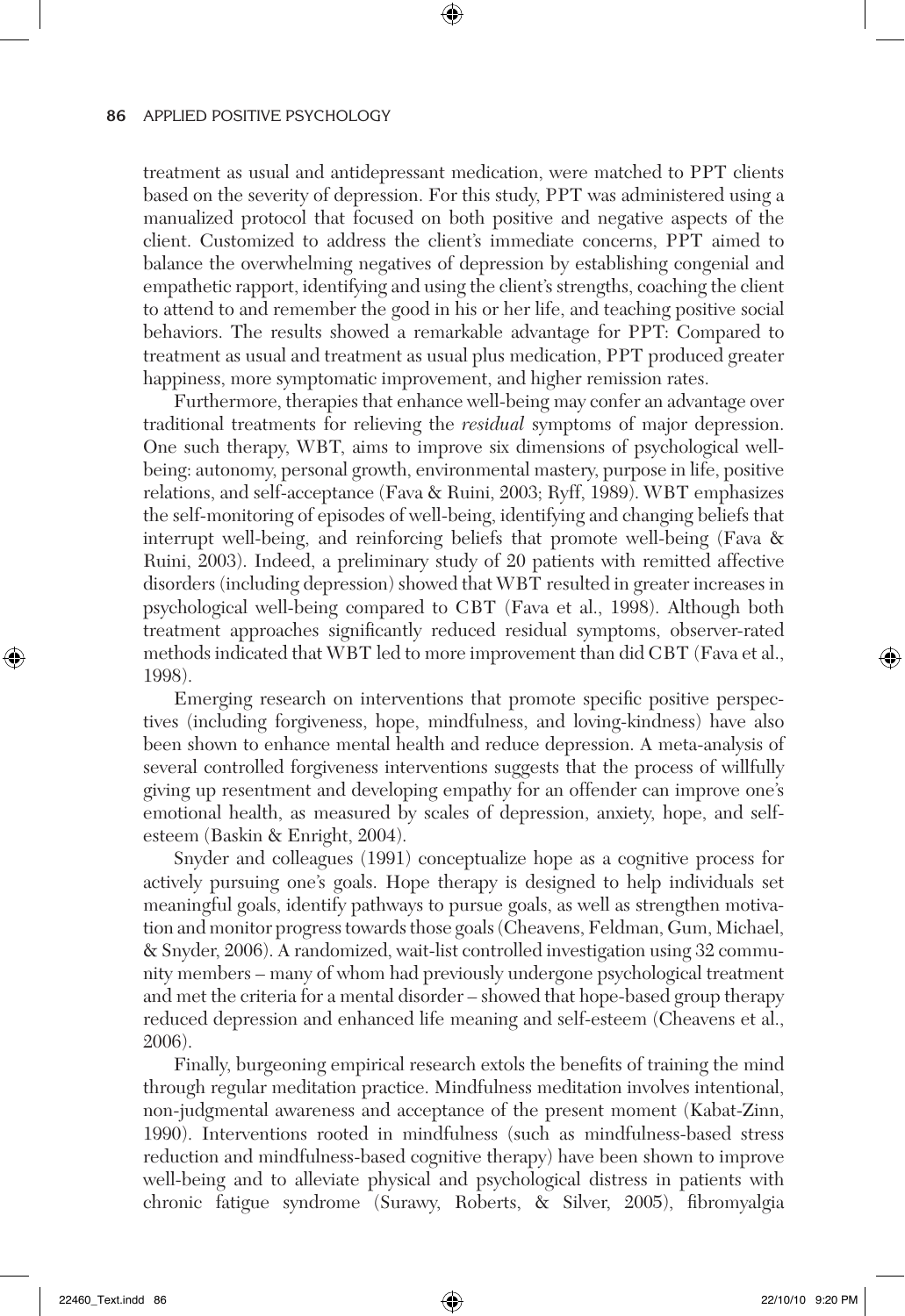#### Positive Psychology for Depression **87**

(Grossman, Tiefenthaler-Gilmer, Raysz, & Kesper, 2007), rheumatoid arthritis (Zautra et al., 2008), traumatic brain injury (Bédard et al., 2003), and other chronic ailments and stressors (see Grossman, Niemann, Schmidt, & Walach, 2004, for a quantitative review). Mindfulness meditation has also been used to benefit treatment-resistant individuals with depression (Eisendrath, Delucchi, Bitner, Fenimore, Smit, & McLane, 2008), reduce residual depressive symptoms (Kuyken et al., 2008), decrease rumination (Ramel, Goldin, Carmona, & McQuaid, 2004), and prevent relapse in recurrent depression (Kuyken et al., 2008). Similarly, lovingkindness meditation – wherein individuals cultivate feelings of love and compassion for the self and others – has been shown to lower depressive symptoms and enhance life satisfaction through increases in personal resources (Fredrickson, Cohn, Coffey, Pek, & Finkel, 2008).

⊕

Taken together, a growing number of experimental interventions support the success of focusing on building positive feelings, cognitions, and behaviors. These interventions offer a novel, yet efficacious, approach to treating symptoms of depression in psychiatric and non-psychiatric, medical and non-medical populations. Moreover, these novel treatments foster increases in essential components of mental well-being, including happiness, life satisfaction, purpose in life, and selfesteem.

# FACTORS MODERATING THE EFFICACY OF POSITIVE PSYCHOLOGY INTERVENTIONS

It is unlikely that all individuals would engage in and experience a given happinesspromoting activity in the same manner or profit from it to the same degree. As we discuss below, an activity that is beneficial for one person, group, or context can be ineffective or even detrimental to another. It is therefore crucial to identify factors that might improve or limit the success of positive psychology interventions.

#### *Therapeutic Guidance*

Not surprisingly, more individual attention from a therapist is associated with a relatively greater boost in well-being and improvement in depressive symptoms (Sin & Lyubomirsky, 2009). Individual positive psychology interventions bring the greatest benefits, followed by group interventions (Baskin & Enright, 2004; Sin & Lyubomirsky, 2009). Self-administered positive activities – that is, positive activities conducted without therapeutic guidance – are not as effective as individual therapy or group therapy. Nevertheless, partaking in self-administered positive activities significantly enhances well-being, compared to engaging in neutral activities or no activity at all (Sin & Lyubomirsky, 2009).

# *Duration of Intervention and Continued Practice*

Interventions that are longer in duration (measured in hours or weeks) tend to be more effective for both treating depression and boosting happiness than relatively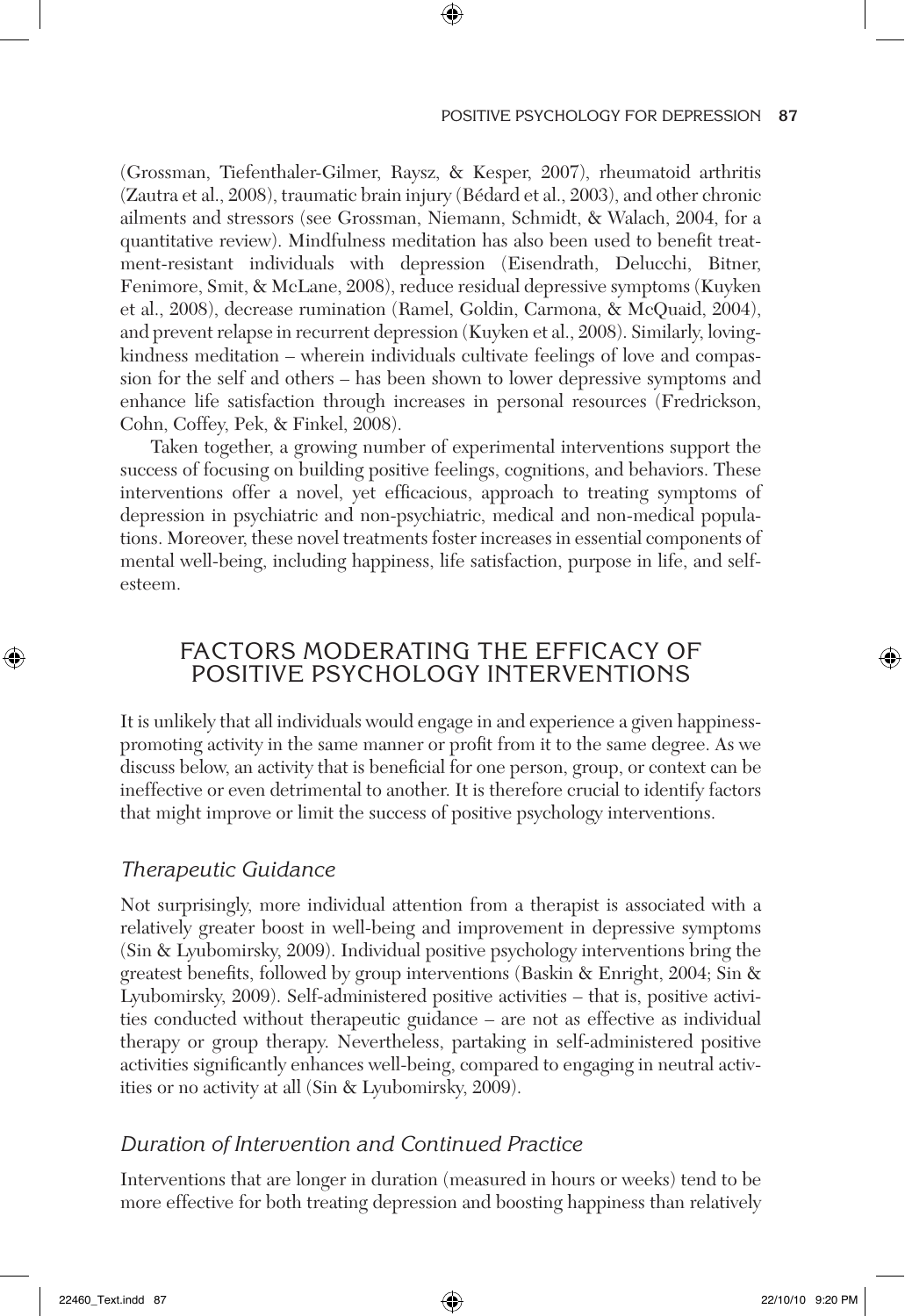shorter interventions (Sin & Lyubomirsky, 2009). Longer interventions may allow for more practice, greater opportunity to turn activities into long-lasting habits, and – in the case of therapies – more therapeutic guidance. Similarly, individuals who continue to practice positive activities after a formal intervention has ended experience relatively greater increases in happiness (Lyubomirsky et al., 2009; Seligman et al., 2005; Sheldon & Lyubomirsky, 2006).

## *Self-Selection, Motivation, and Outcome Expectations*

Interventions that people freely choose to engage in – fully aware that the intervention may make them happier – tend to be more successful for lifting depressive symptoms and enhancing well-being than interventions to which people are assigned (Lyubomirsky et al., 2009; Sin & Lyubomirsky, 2009). Individuals who volunteer or self-select themselves into an intervention are presumably more motivated to become happier than those who are randomly assigned into an intervention, and may be relatively more diligent and enthusiastic about following instructions or carrying out recommendations.

#### *Person–Activity Fit*

A proper "fit" or match between a person and a particular happiness-increasing activity is likely to impact the effectiveness of an intervention. Individuals have strengths, needs, values, interests, and preferences that predispose them to benefit more from some happiness-enhancing activities than others (Lyubomirsky, 2008; Lyubomirsky, Sheldon et al., 2005). For example, a sociable person may find it more rewarding to perform acts of kindness and to deepen social bonds than to engage in a more solitary activity such as writing about her positive traits.

#### *Social Support*

Positive psychology interventions may bring more success when a person has a supportive social network. Social support is valuable in a number of ways. Close others can provide ongoing encouragement and confidence-building, particularly during trying times or when the initial motivation or excitement has waned. They can be a source of inspiration for positive psychology activities (e.g., being recipients of gratitude letters). Finally, friends and family can give feedback and substantive advice regarding one's progress towards greater well-being.

#### *Depression Status*

Depression status has been shown to moderate the efficacy of positive psychology interventions, such that depressed individuals generally experience more improvement in well-being and greater reductions in depressive symptoms relative to nondepressed ones (Sin & Lyubomirsky, 2009). However, this finding is confounded with treatment format; studies that use clinically depressed participants tend to treat them with individual or group therapies (which offer attention and guidance

⊕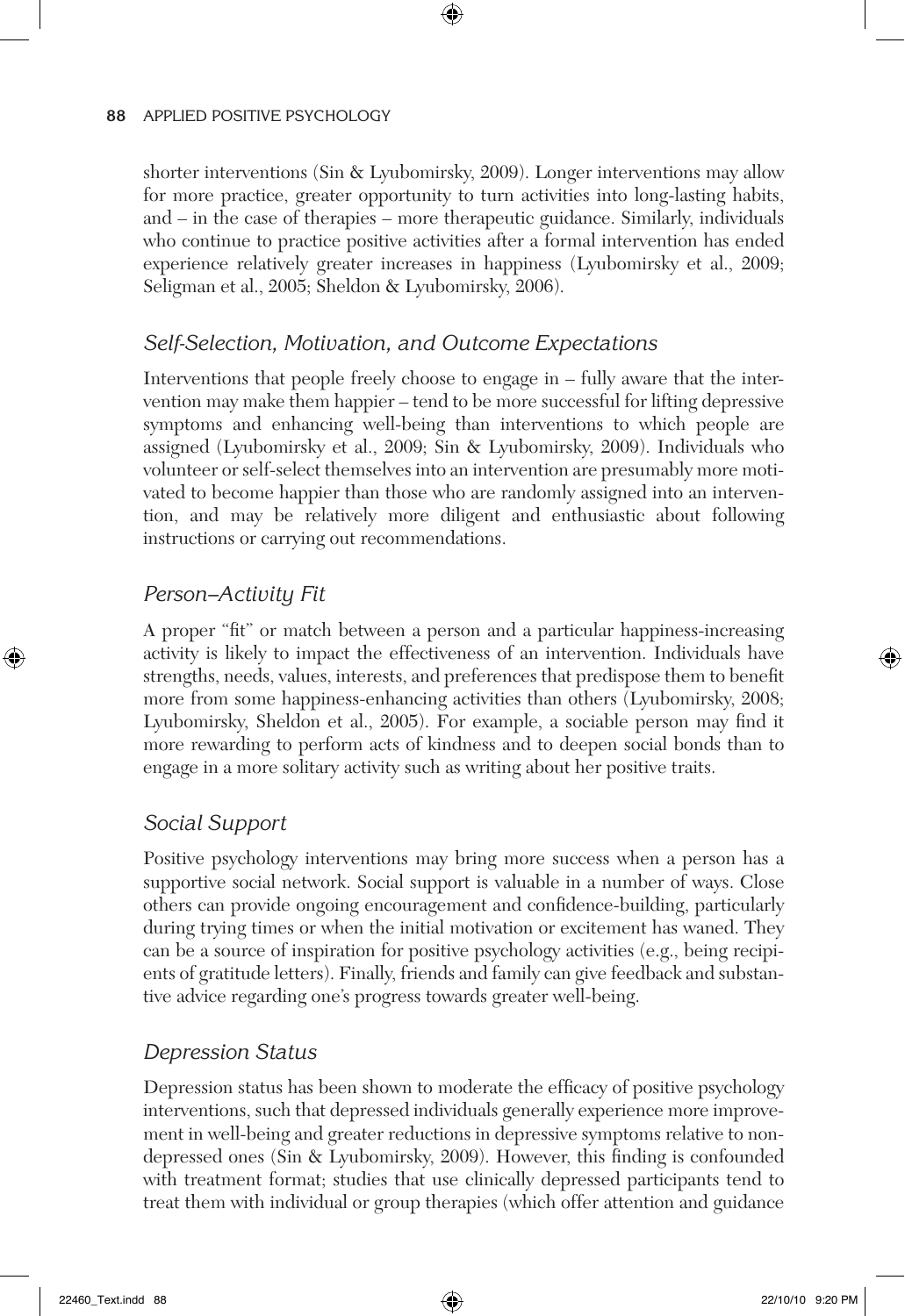from a clinician) rather than self-administered interventions. To our knowledge, studies have not compared the efficacy of self-administered positive interventions in depressed versus non-depressed samples.

⊕

# AN EXPERIMENTAL LONGITUDINAL INTERVENTION WITH DYSPHORIC INDIVIDUALS: PRELIMINARY EVIDENCE

#### *Background*

↔

The majority of positive psychology interventions, such as writing letters of gratitude or writing about one's best possible selves, have been tested using non-clinical participants. Although it is plausible to extrapolate from the extant research by presuming that positive activities should also benefit individuals "deficient" in wellbeing, emerging evidence suggests that this is not necessarily the case. For example, a recent study revealed that the rehearsal of positive self-statements such as "I'm a lovable person" – a technique commonly advocated by therapists, self-help books, and Senator Al Franken's parody via the persona of Stuart Smalley – can backfire for those with low self-esteem (Wood, Perunovic, & Lee, 2009). Whereas individuals with high self-esteem experienced a lift in their moods after repeating positive self-statements, those with low-self esteem felt worse. The authors of this study speculated that this exercise may highlight the discrepancy between the positive statements and one's own views. Similarly, it is possible that other previously validated positive activities may have null or even detrimental effects on the well-being of some individuals.

To test whether a well-documented positive activity such as writing letters of gratitude would engender a sustained increase in happiness in a dysphoric (nonclinically depressed) sample, we conducted an eight-week randomized experimental longitudinal study. This study was motivated by the following research questions: (1) Will the regular practice of an effortful, positive activity (compared to a neutral placebo activity) boost the well-being of dysphoric participants? and (2) How much does "expected efficacy" (i.e., expecting a particular activity to make you happier or not) impact the benefits derived from it? In addition, we tested several moderators to evaluate the boundary conditions that influence the efficacy of engaging in a gratitude or placebo activity: (1) social support; (2) person–activity "fit"; and (3) beliefs about the pursuit of happiness.

#### *Method and Procedure*

Fifty-eight undergraduate psychology students were randomly assigned to perform one of two activities: a happiness-boosting activity (writing a gratitude letter) or a placebo activity (listening to and writing about classical music). Furthermore, participants' expected efficacy of these activities was manipulated by presenting them with bogus *New York Times*™ articles claiming that the activity either has or has not been found to increase well-being. Participants were also presented with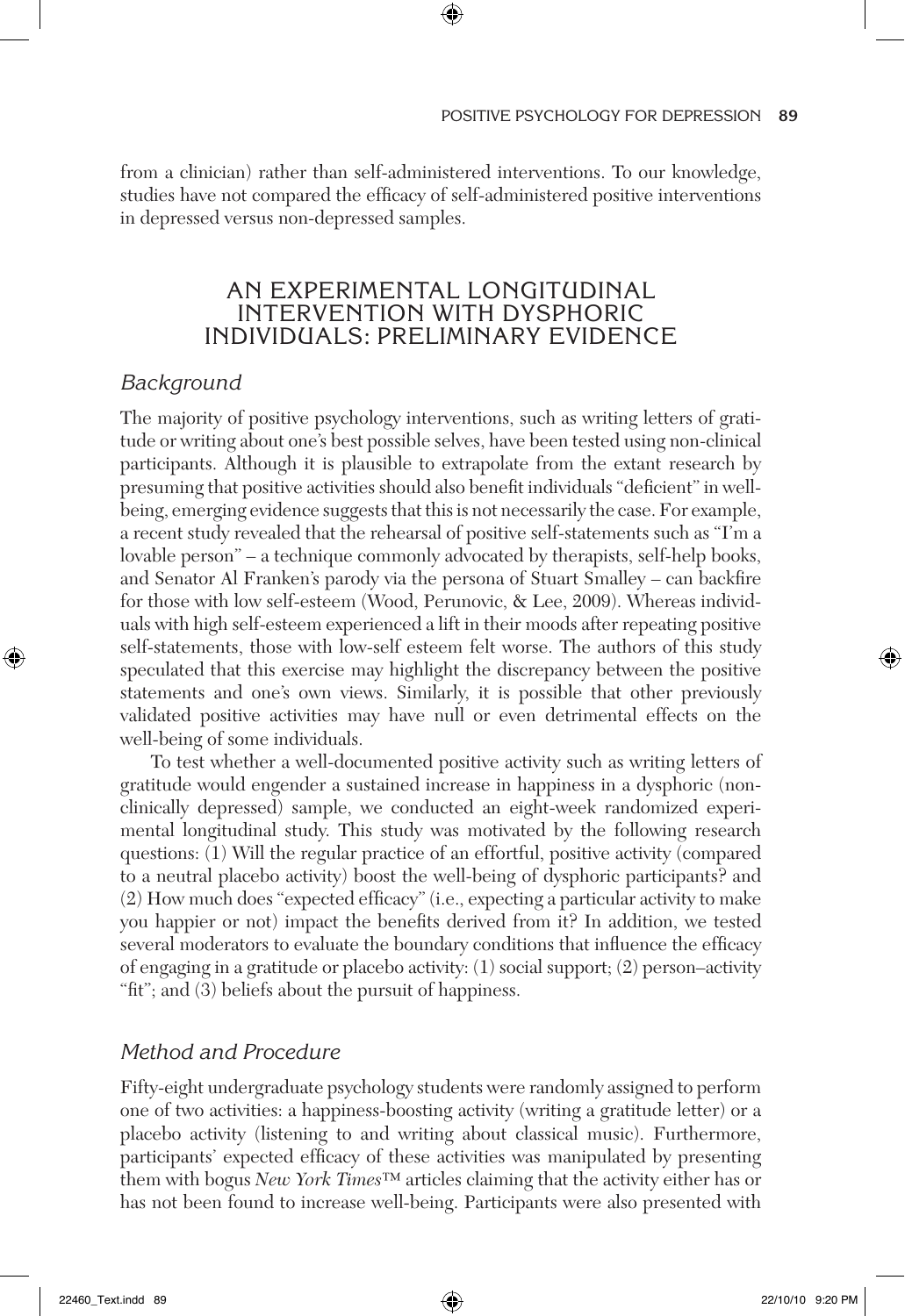fake weekly poll results, leading them to believe that the majority of participants in an ongoing study rated the activity as making them happier or not making them happier. Thus, the four experimental conditions were gratitude/high expectation (*n* = 14), gratitude/low expectation (*n* = 17), placebo/high expectation (*n* = 14), and placebo/low expectation (*n* = 13).

Students were instructed to log on to the study Website once a week for four weeks to complete a 15-minute writing exercise. In the *gratitude* conditions, students were asked to write a letter of gratitude to someone who has affected their lives but whom they never properly thanked. They were allowed to write to the same person or a new person each week; actual delivery of the gratitude letter was not encouraged. In the *placebo* conditions, students were instructed to listen to classical music (streaming on the website) and write about the shapes, colors, and other elements that the music brought to mind. We chose songs that have previously been shown to have no positive or negative effects on mood (Gerrards-Hesse, Spies, & Hesse, 1994). Although the activity was of a neutral valence, participants who expected the activity to make them happier were expected to show a "placebo effect."

#### *Measures*

↔

The participants were considered dysphoric, as determined by scores on the Beck Depression Inventory II (with the average score being 16.67, indicating mild depression; Beck, Steer, & Brown, 1996). Before the intervention began, we assessed participants' *social support* using the Provisions of Social Relations Scale (Turner, Frankel, & Levin, 1983). On this 15-item measure, participants indicated the extent to which they felt supported by family and friends. *Person–activity "fit"* was measured by having participants rate the extent to which the two activities (expressing gratitude and listening to classical music) were natural and enjoyable. Finally, we assessed participants' beliefs about the *pursuit of happiness* – their desire and willingness to become happier – using the Pursuit of Happiness Scale (Lyubomirsky, 2000). Sample items included "How desirable is happiness for you?" and "How much do you actively pursue happiness?"

Immediately pre-intervention, immediately post-intervention, and three weeks post-intervention, participants completed the following measures of wellbeing: the Satisfaction With Life Scale (Diener, Emmons, Larsen, & Griffin, 1985), the Subjective Happiness Scale (Lyubomirsky & Lepper, 1999), and the positive affect items of the Positive Affect Negative Affect Schedule – Revised (Watson & Clark, 1999).

#### *Results and Discussion*

Our findings were unexpected, in that the practice of gratitude actually *diminished* the well-being of dysphoric participants from before to immediately after the intervention. Our speculation is that dysphoric individuals may have experienced the exercise of writing a gratitude letter to someone that they "have never properly thanked" as a frustrating and difficult charge. Indeed, not surprisingly, perceiving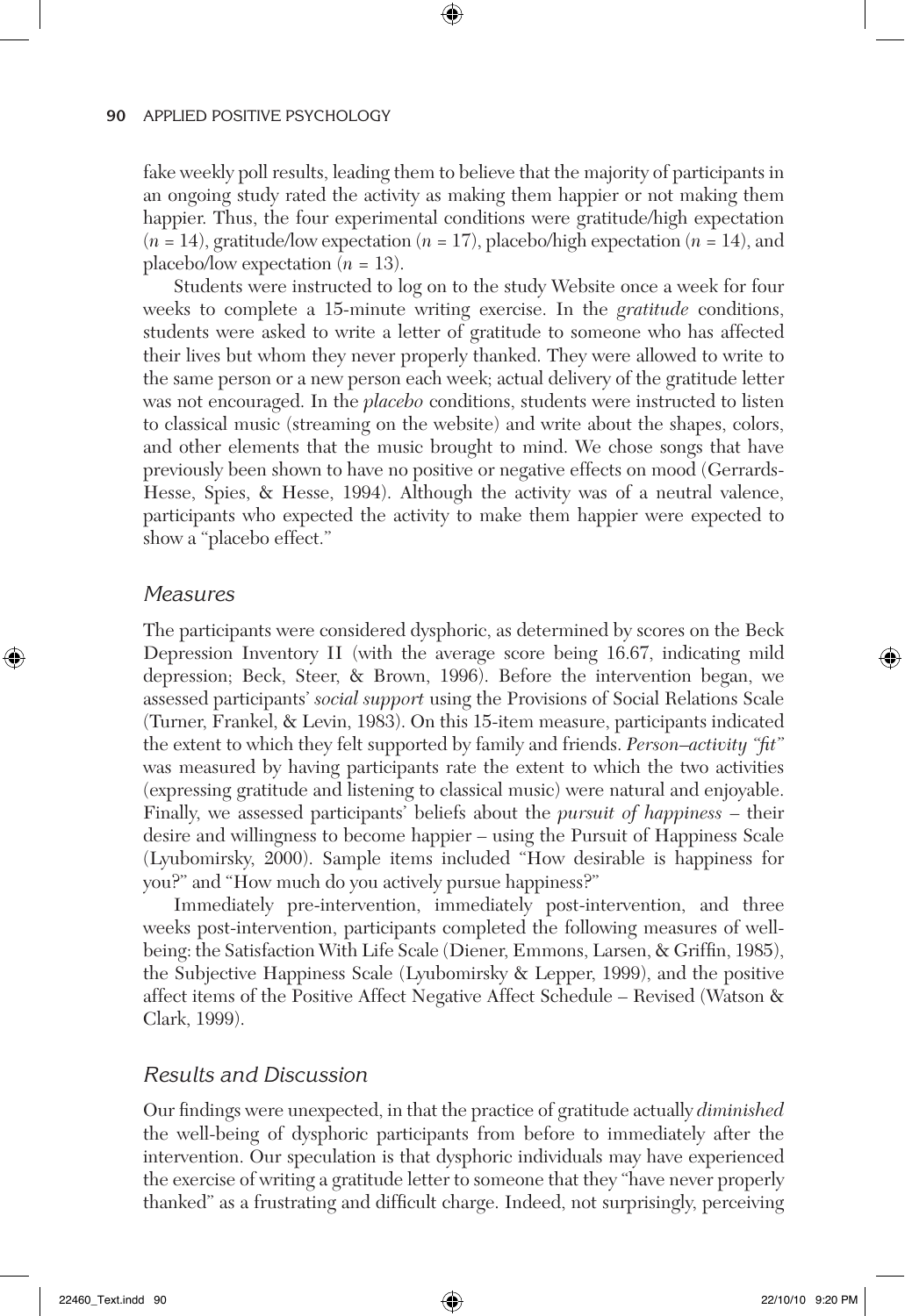a task to be difficult can engender negative affect (Winkielman & Cacioppo, 2001; Winkielman & Schwarz, 2001). Alternately, writing the gratitude letter may have backfired if it led our dysphoric participants to think that they had little for which to be grateful. With depressive thoughts and emotions constantly in the way, dysphoric individuals may have had trouble completing the gratitude task and may have come to believe that they were "failing" at it.

Interestingly, however, by the three-week follow-up assessment, those participants who expressed gratitude *and* expected to benefit from this practice evidenced a marginal *increase* in well-being. In contrast, our participants who practiced gratitude but did *not* expect to become happier reported decreases in well-being immediately following the intervention that were sustained at the three-week follow-up. This finding suggests that this latter group experienced the negative effects of both the exasperating gratitude activity and the lack of expectation for a payoff. The challenging nature of writing gratitude letters appears to have been exacerbated by having low expectations for an eventual benefit.

In contrast, our participants who listened to classical music (but had low expectations that this would make them happier) reported an *increase* in well-being during the intervention. We conjecture that this so-called "placebo" condition may have functioned as a distraction condition. Although our participants did not expect the placebo activity to "work," prior research indicates that dysphoric individuals who are distracted in a laboratory setting report temporary decreases in depressive symptoms (Lyubomirsky & Nolen-Hoeksema, 1995; Nolen-Hoeksema, Wisco, Lyubomirsky, 2008). Also, the reported increases in well-being by those who completed the placebo activity without expecting to become happier could have occurred because these participants engaged in the music exercise without the burden of trying to increase their well-being. Therefore, contrary to our expectations, the condition that turned out to be most optimal for experiencing gains in well-being for our dysphoric participants was one that they perceived to be relatively easy and that did not burden them with the expectation to become happier.

Moderator analyses further revealed that several factors impacted the efficacy of the intervention. First, not surprisingly, participants who had a high level of social support *and* a high expectation to become happier reported an increase in well-being immediately after the intervention, relative to participants who had a low expectation to become happier. Second, person–activity "fit" was important for participants in the placebo condition, such that a good fit was associated with greater increases in well-being. A perceived match between the assigned activity and participants' motives, traits, and inclinations could have facilitated their progress towards becoming happier. However, due to the challenging nature of the gratitude activity (compared to the placebo exercise) for the dysphoric participants, fit with the placebo activity may have been more beneficial than fit with writing a letter of gratitude. Finally, strong beliefs about the pursuit and desirability of happiness were found to moderate the efficacy of the placebo activity. Again, the challenging nature of the gratitude activity may have exacerbated the negative emotions of our dysphoric participants, despite a reported willingness to pursue happiness. Individuals who believed in the importance and desirability of the pursuit of happiness and who engaged in the placebo activity (i.e., listening to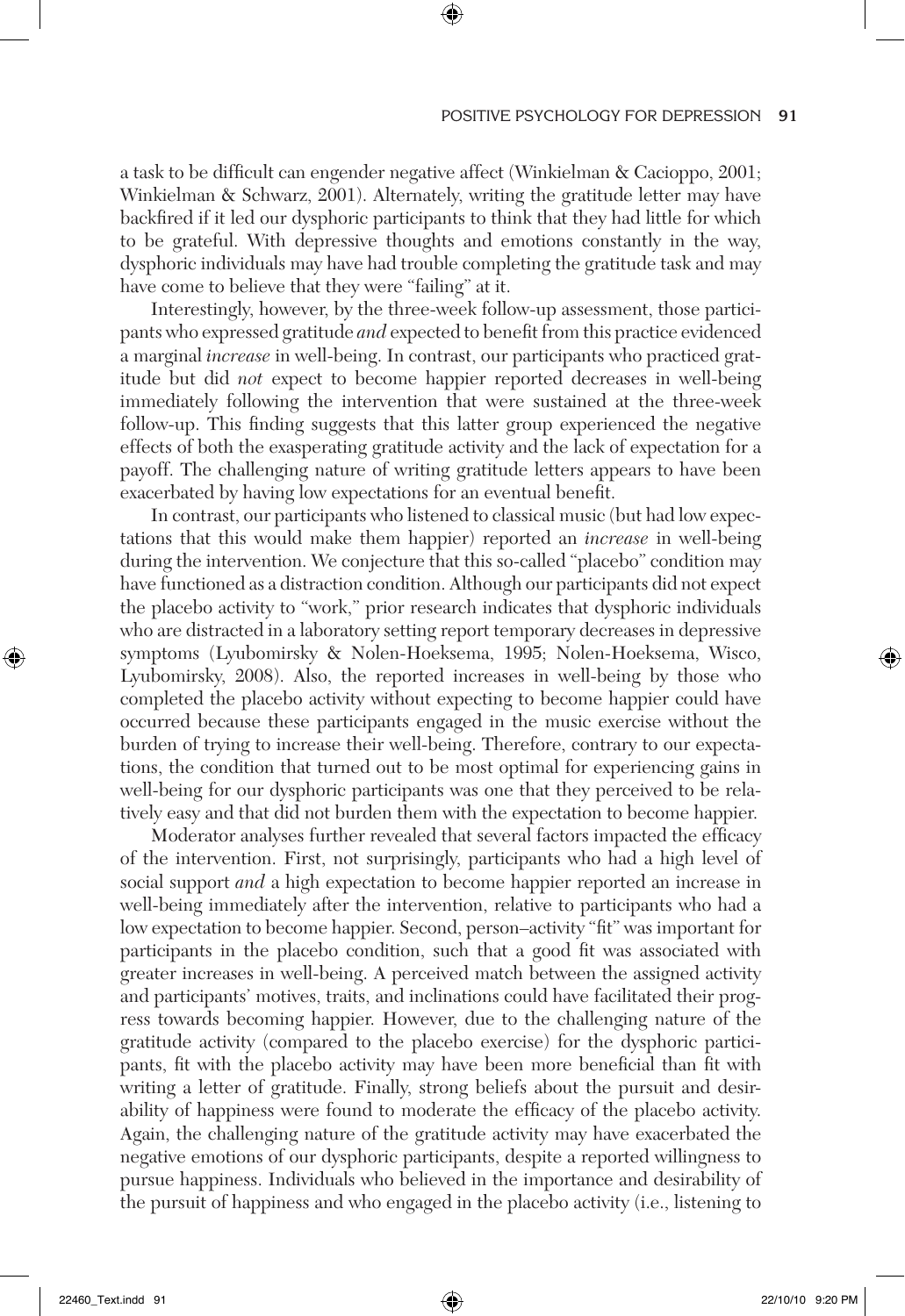classical music) did not experience the frustrations and difficulties shared by those prompted to write gratitude letters and were thus presumably in a better position to garner the well-being benefits from the exercise.

#### *Conclusions*

Contrary to prior research demonstrating the well-being benefits of writing gratitude letters (Emmons & McCullough, 2003; Lyubomirsky et al., 2009; Seligman et al., 2005; Watkins, Woodward, Stone, & Kolts, 2003), our study showed that expressing gratitude may be a difficult and counterproductive exercise for dysphoric individuals. On the other hand, a relatively easier neutral activity – listening to and writing about classical music – produced a temporary boost in well-being for those who expected the activity to make them happier, perhaps because it served as a distraction from ruminative thoughts. High levels of social support, person–activity "fit," and desire to pursue happiness contributed to enhanced well-being for participants who engaged in the neutral activity. The findings suggest that some positive psychology interventions (such as writing gratitude letters) may be burdensome and ineffective for depressed or dysphoric individuals, even if they have a supportive social network, feel that they "match" with the activity, and are motivated to become happier. Although the practice of grateful thinking appears to have limitations with respect to the treatment of dysphoric individuals, future research should explore how this activity and other positive psychology interventions can be tailored to meet the needs, preferences, styles, and resources of clients with depressive symptoms.

# FINAL REMARKS

By pushing for greater emphasis on well-being, the field of positive psychology has challenged the conventional notion that mental health is equivalent to the absence of disorder (Fava & Ruini, 2003; Ryff, 1989). The prevalence of Major Depressive Disorder, as well as subclinical depression, speaks to the need for novel treatments that are effective, accessible, easily administered, individually tailored, and protective against future recurrence of depression. Growing research shows that positive psychology interventions – that is, experimental studies testing treatment programs and activities that primarily aim to cultivate positive emotions and personal strengths, rather than only fixing negatives – have been successful in reducing depressive symptoms and enhancing well-being. However, these interventions are not one-size-fits-all. Our preliminary study suggests that not all previous findings from happiness interventions with healthy individuals will generalize to depressed or dysphoric samples, because the motivational, affective, and cognitive deficits characteristic of depression can limit or even reverse the beneficial effects of effortful happiness-promoting activities. We encourage researchers and clinicians to consider the role of expectations and other moderating factors (such as social support, person–activity "fit," and beliefs about the pursuit of happiness) when administering positive psychology treatments for individuals with depression.

⊕

⇔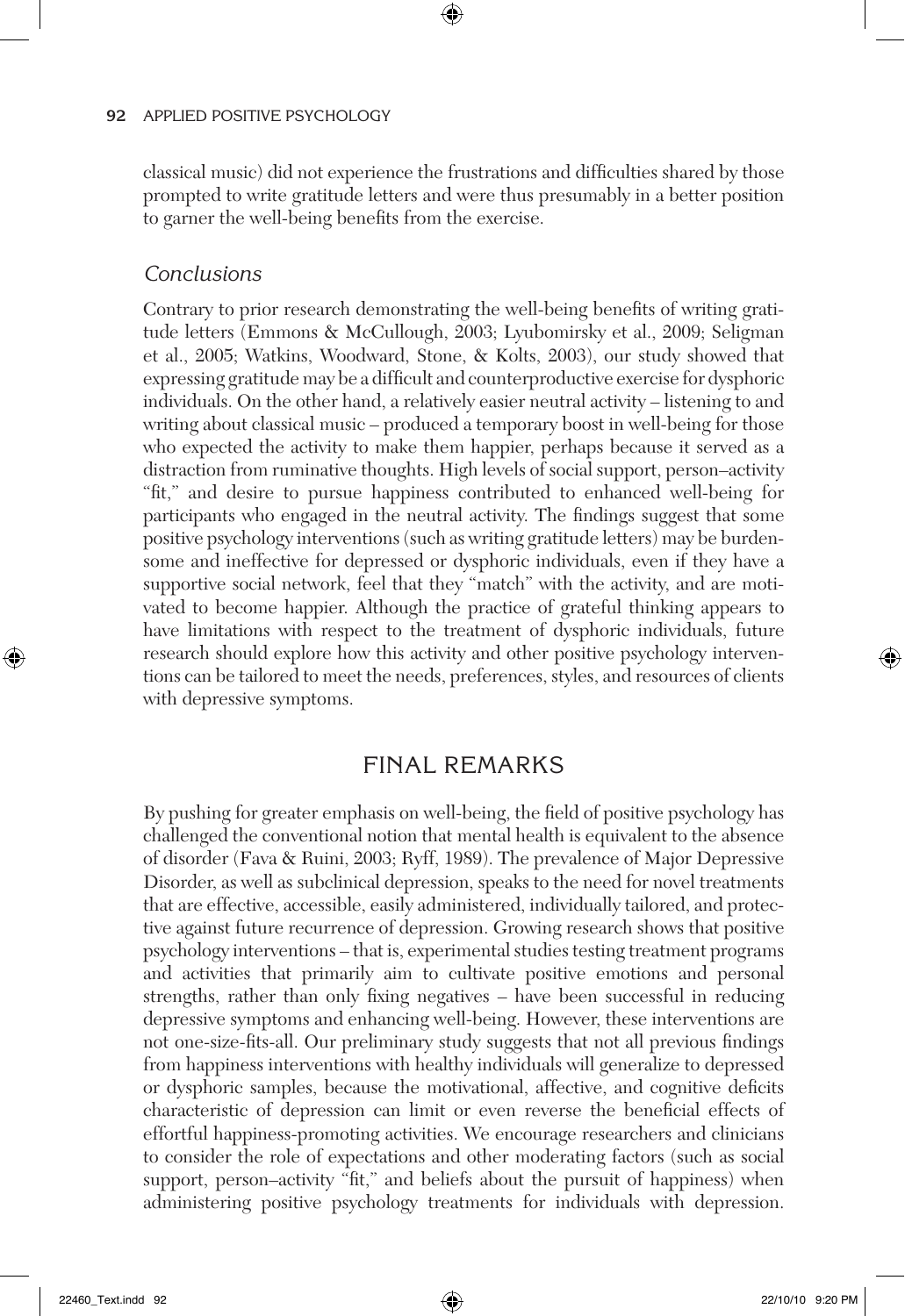Interventions that build on the positives in people's lives show great promise for enhancing well-being, whether it be for making euthymic individuals happier or as a complement to traditional treatments for depression.

## REFERENCES

- Abramson, L. Y., Seligman, M. E. P., & Teasdale, J. D. (1978). Learned helplessness in humans: Critique and reformulation. *Journal of Abnormal Psychology*, *87*, 49–74.
- Baskin, T. W., & Enright, R. D. (2004). Intervention studies on forgiveness: A meta-analysis. *Journal of Counseling and Development*, *82*, 79–90.
- Beck, A. T., Steer, R. A., & Brown, G. K. (1996). *Manual for the Beck Depression Inventory – II*. San Antonio, TX: Psychological Corporation.
- Bédard, M., Felteau, M., Mazmanian, D., Fedyk, K., Klein, R., Richardson, J., et al. (2003). Pilot evaluation of a mindfulness-based intervention to improve quality of life among individuals who sustained traumatic brain injuries. *Disability and Rehabilitation*, *25*, 722–731.
- Boehm, J. K., Lyubomirsky, S., & Sheldon, K. M. (2009). *Spicing up kindness: The role of variety in the effects of practicing kindness on improvements in mood, happiness, and self-evaluations*. Manuscript in preparation.
- Burton, C. M., & King, L. A. (2008). Effects of (very) brief writing on health: The twominute miracle. *British Journal of Health Psychology*, *13*, 9–14.
- Cavanagh, K., & Shapiro, D. A. (2004). Computer treatment for common mental health problems. *Journal of Clinical Psychology*, *60*, 239–251.
- Cheavens, J. S., Feldman, D. B., Gum, A., Michael, S. T., & Snyder, C. R. (2006). Hope therapy in a community sample: A pilot investigation. *Social Indicators Research*, *77*, 61–78.
- Diener, E. (1984). Subjective well-being. *Psychological Bulletin*, *95*, 542–575.
- Diener, E., Emmons, R. A., Larsen, R. J., & Griffin, S. (1985). The Satisfaction With Life Scale. *Journal of Personality Assessment*, *49*, 71–75.
- Dunn, E. W., Aknin, L. B., & Norton, M. I. (2008). Spending money on others promotes happiness. *Science*, *319*, 1687–1688.
- Eisendrath, S. J., Delucchi, K., Bitner, R., Fenimore, P., Smit, M., & McLane, M. (2008). Mindfulness-based cognitive therapy for treatment-resistant depression: A pilot study. *Psychotherapy and Psychosomatics*, *77*, 319–320.
- Elkin, I., Shea, M. T., Watkins, J. T., Imber, S. D., Sotsky, S. M., Collins, J. F., et al. (1989). National Institute of Mental Health Treatment of Depression Collaborative Research Program: General effectiveness of treatments. *Archives of General Psychiatry*, *46*, 971–982.
- Emmons, R. A., & McCullough, M. E. (2003). Counting blessings versus burdens: An experimental investigation of gratitude and subjective well-being in daily life. *Journal of Personality and Social Psychology*, *84*, 377–389.
- Fava, G. A., Rafanelli, C., Cazzaro, M., Conti, S., & Grandi, S. (1998). Well-being therapy: A novel psychotherapeutic model for residual symptoms of affective disorders. *Psychological Medicine*, *28*, 475–480.
- Fava, G. A., & Ruini, C. (2003). Development and characteristics of a well-being enhancing psychotherapeutic strategy: Well-being therapy. *Journal of Behavior Therapy and Experimental Psychiatry*, *34*, 45–63.
- Fordyce, M. W. (1977). Development of a program to increase personal happiness. *Journal of Counseling Psychology*, *24*, 511–521.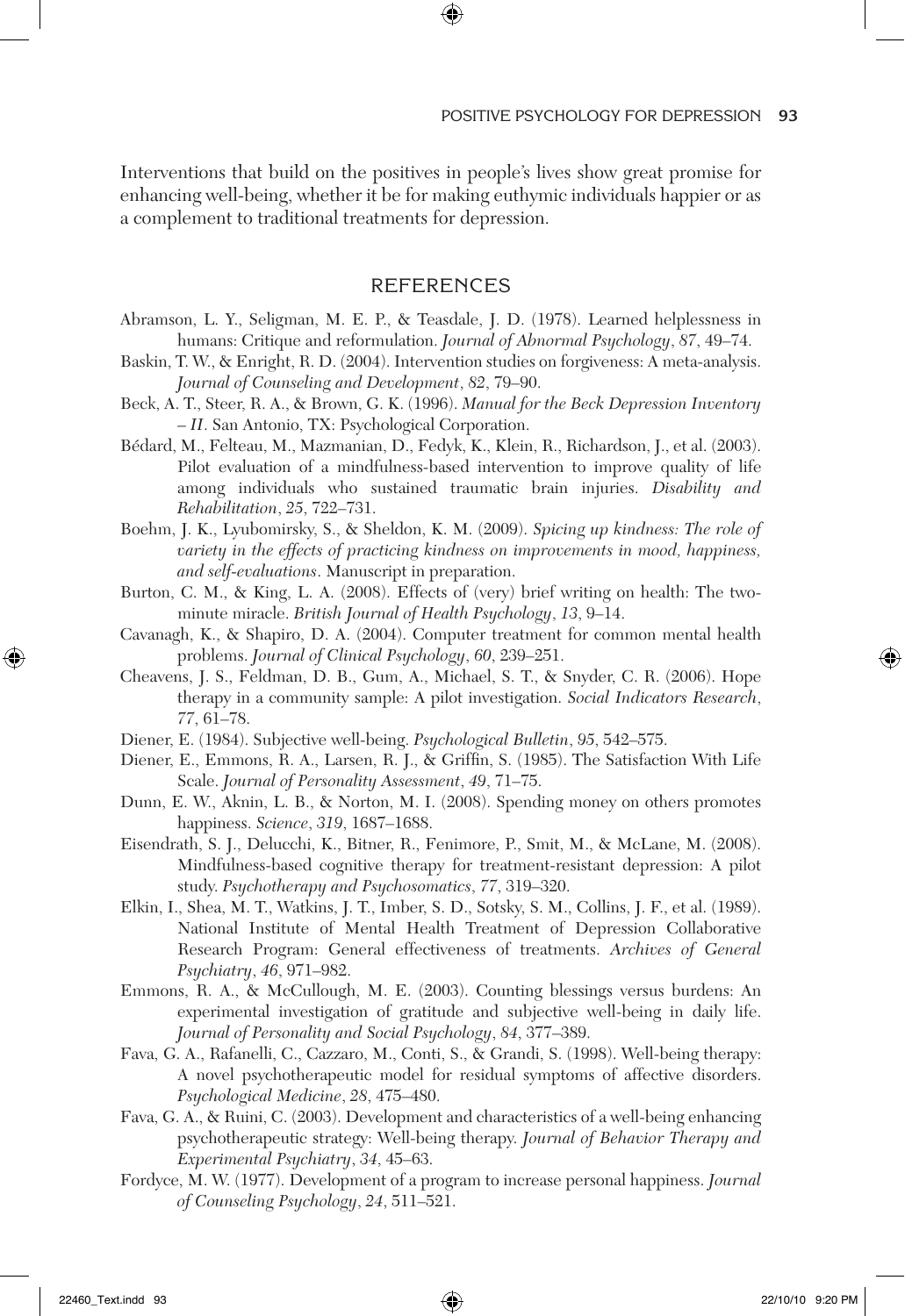- Fordyce, M. W. (1983). A program to increase happiness: Further studies. *Journal of Counseling Psychology*, *30*, 483–498.
- Fredrickson, B. L. (2001). The role of positive emotions in positive psychology: The broaden-and-build theory of positive emotions. *American Psychologist*, *56*, 218–226.
- Fredrickson, B. L., Cohn, M. A., Coffey, K. A., Pek, J., & Finkel, S. M. (2008). Open hearts build lives: Positive emotions, induced through loving-kindness meditation, build consequential personal resources. *Journal of Personality and Social Psychology*, *95*, 1045–1062.
- Fredrickson, B. L., & Joiner, T. (2002). Positive emotions trigger upward spirals toward emotional well-being. *Psychological Science*, *13*, 172–175.
- Fredrickson, B. L., & Levenson, R. W. (1998). Positive emotions speed recovery from the cardiovascular sequelae of negative emotions. *Cognition and Emotion*, *12*, 191–220.
- Froh, J. J., Sefick, W. J., & Emmons, R. A. (2008). Counting blessings in early adolescents: An experimental study of gratitude and subjective well-being. *Journal of School Psychology*, *46*, 213–233.
- Gasper, K., & Clore, G. L. (2002). Attending to the big picture: Mood and global versus local processing of visual information. *Psychological Science*, *13*, 34–40.
- Gerrards-Hesse, A., Spies, K., & Hesse, F. W. (1994). Experimental inductions of emotional states and their effectiveness: A review. *British Journal of Psychology*, *85*, 55–78.
- Grossman, P., Niemann, L., Schmidt, S., & Walach, H. (2004). Mindfulness-based stress reduction and health benefits: A meta-analysis. *Journal of Psychosomatic Research*, *57*, 35–43.
- Grossman, P., Tiefenthaler-Gilmer, U., Raysz, A., & Kesper, U. (2007). Mindfulness training as an intervention for fibromyalgia: Evidence of postintervention and 3-year followup benefits in well-being. *Psychotherapy and Psychosomatics*, *76*, 226–233.
- Kabat-Zinn, J. (1990). *Full catastrophe living: Using the wisdom of your body and mind to face stress, pain and illness*. New York: Delacourt.
- Kasch, K. L., Rottenberg, J., Arnow, B. A., & Gotlib, I. H. (2002). Behavioral activation and inhibition systems and the severity and course of depression. *Journal of Abnormal Psychology*, *111*, 589–597.
- King, L. A. (2001). The health benefits of writing about life goals. *Personality and Social Psychology Bulletin*, *27*, 798–807.
- Kuyken, W., Byford, S., Taylor, R. S., Watkins, E., Holden, E., White, K., et al. (2008). Mindfulness-based cognitive therapy to prevent relapse in recurrent depression. *Journal of Counseling and Clinical Psychology*, *76*, 966–978.
- Lyubomirsky, S. (2000, October). *In the pursuit of happiness: Comparing the United States and Russia*. Paper presented at the Annual Meeting of the Society for Experimental Psychology, Atlanta, GA.
- Lyubomirsky, S. (2008). *The how of happiness: A scientific approach to getting the life you want*. New York: Penguin Press.
- Lyubomirsky, S., Dickerhoof, R., Boehm, J. K., & Sheldon, K. M. (2009). *Becoming happier takes both a will and a proper way: Two experimental longitudinal interventions to boost well-being*. Manuscript under review.
- Lyubomirsky, S., King, L. A., & Diener, E. (2005a). The benefits of frequent positive affect: Does happiness lead to success? *Psychological Bulletin*, *131*, 803–855.
- Lyubomirsky, S., & Lepper, H. S. (1999). A measure of subjective happiness: Preliminary reliability and construct validation. *Social Indicators Research*, *46*, 137–155.
- Lyubomirsky, S., & Nolen-Hoeksema, S. (1995). Effects of self-focused rumination on negative thinking and interpersonal problem-solving. *Journal of Personality and Social Psychology*, *69*, 176–190.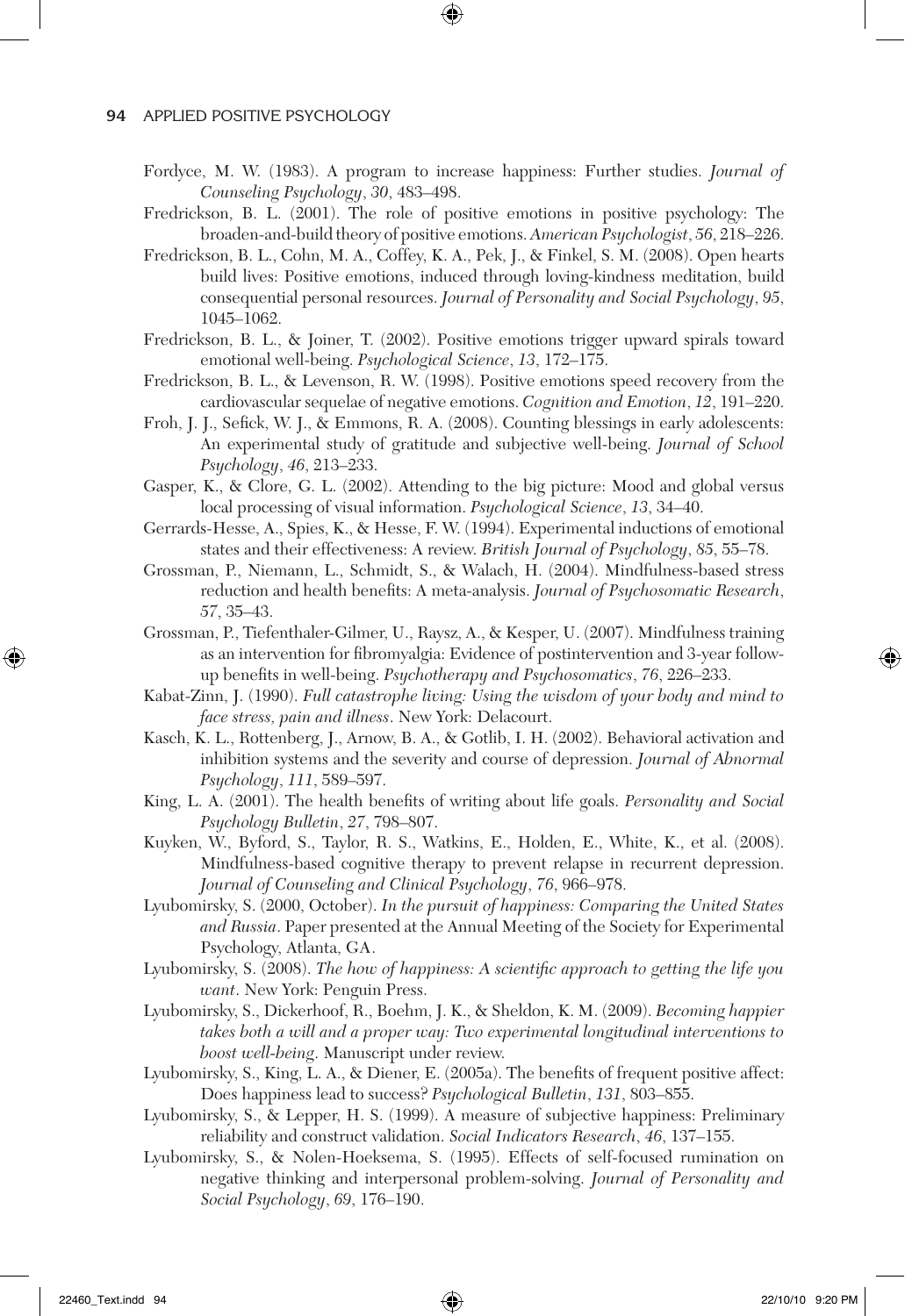- Lyubomirsky, S., Sheldon, K. M., & Schkade, D. (2005b). Pursuing happiness: The architecture of sustainable change. *Review of General Psychology*, *9*, 111–131.
- Narrow, W. E., Rae, D. S., Robins, L. N., & Regier, D. A. (2002). Revised prevalence estimates of mental disorders in the United States: Using a clinical significance criterion to reconcile 2 surveys' estimates. *Archives of General Psychiatry*, *59*, 115–123.
- Nolen-Hoeksema, S., Wisco, B. E., & Lyubomirsky, S. (2008). Rethinking rumination. *Perspectives on Psychological Science*, *3*, 400–424.
- Otake, K., Shimai, S., Tanaka-Matsumi, J. Otsui, K., & Fredrickson, B. L. (2006). Happy people become happier through kindness: A counting kindness intervention. *Journal of Happiness Studies*, *7*, 361–375.
- Proudfoot, J., Goldberg, D., Mann, A., Everitt, B., Marks, I., & Gray, J. A. (2003). Computerized, interactive, multimedia cognitive-behavioural program for anxiety and depression in general practice. *Psychological Medicine*, *33*, 217–227.
- Ramel, W., Goldin, P. R., Carmona, P. E., & McQuaid, J. R. (2004). The effects of mindfulness meditation on cognitive processes and affect in patients with past depression. *Cognitive Therapy and Research*, *28*, 433–455.
- Ryan, R. M., & Deci, E. L. (2001). On happiness and human potentials: A review of research on hedonic and eudaimonic well-being. *Annual Review of Psychology*, *52*, 141–166.
- Ryff, C. D. (1989). Happiness is everything, or is it? Explorations on the meaning of psychological well-being. *Journal of Personality and Social Psychology*, *57*, 1069–1081.
- Seligman, M. E. P., Rashid, T., & Parks, A. C. (2006). Positive psychotherapy. *American Psychologist*, *61*, 774–788.
- Seligman, M. E. P., Steen, T. A., Park, N., & Peterson, C. (2005). Positive psychology progress: Empirical validation of interventions. *American Psychologist*, *60*, 410–421.
- Sheldon, K. M., & Lyubomirsky, S. (2006). How to increase and sustain positive emotion: The effects of expressing gratitude and visualizing best possible selves. *Journal of Positive Psychology*, *1*, 73–82.
- Sin, N. L., & Lyubomirsky, S. (2009). Enhancing well-being and alleviating depressive symptoms with positive psychology interventions: A practice-friendly meta-analysis. *Journal of Clinical Psychology: In Session*, *65*, 467–487.
- Smith, M. L., &. Glass, G. V. (1977). Meta-analysis of psychotherapy outcome studies. *American Psychologist*, *32*, 752–760.
- Snyder, C. R., Harris, C., Anderson, J. R., Holleran, S. A., Irving, L. M., Sigmon, S. T., et al. (1991). The will and the ways: Development and validation of an individualdifferences measure of hope. *Journal of Personality and Social Psychology*, *60*, 570–585.
- Surawy, C., Roberts, J., & Silver, A. (2005). The effect of mindfulness training on mood and measures of fatigue, activity, and quality of life in patients with chronic fatigue syndrome on a hospital waiting list: A series of exploratory studies. *Behavioural and Cognitive Psychotherapy*, *33*, 103–109.
- Tugade, M. M., & Fredrickson, B. L. (2004). Resilient individuals use positive emotions to bounce back from negative emotional experiences. *Journal of Personality and Social Psychology*, *86*, 320–333.
- Turner, R. J., Frankel, B. G., & Levin, D. M. (1983). Social support: Conceptualization, measurement, and implications for mental health. *Research in Community and Mental Health*, *3*, 67–111.
- Wang, P. S., Simon, G., & Kessler, R. C. (2003). The economic burden of depression and the cost-effectiveness of treatment. *International Journal of Methods in Psychiatric Research*, *12*, 22–33.